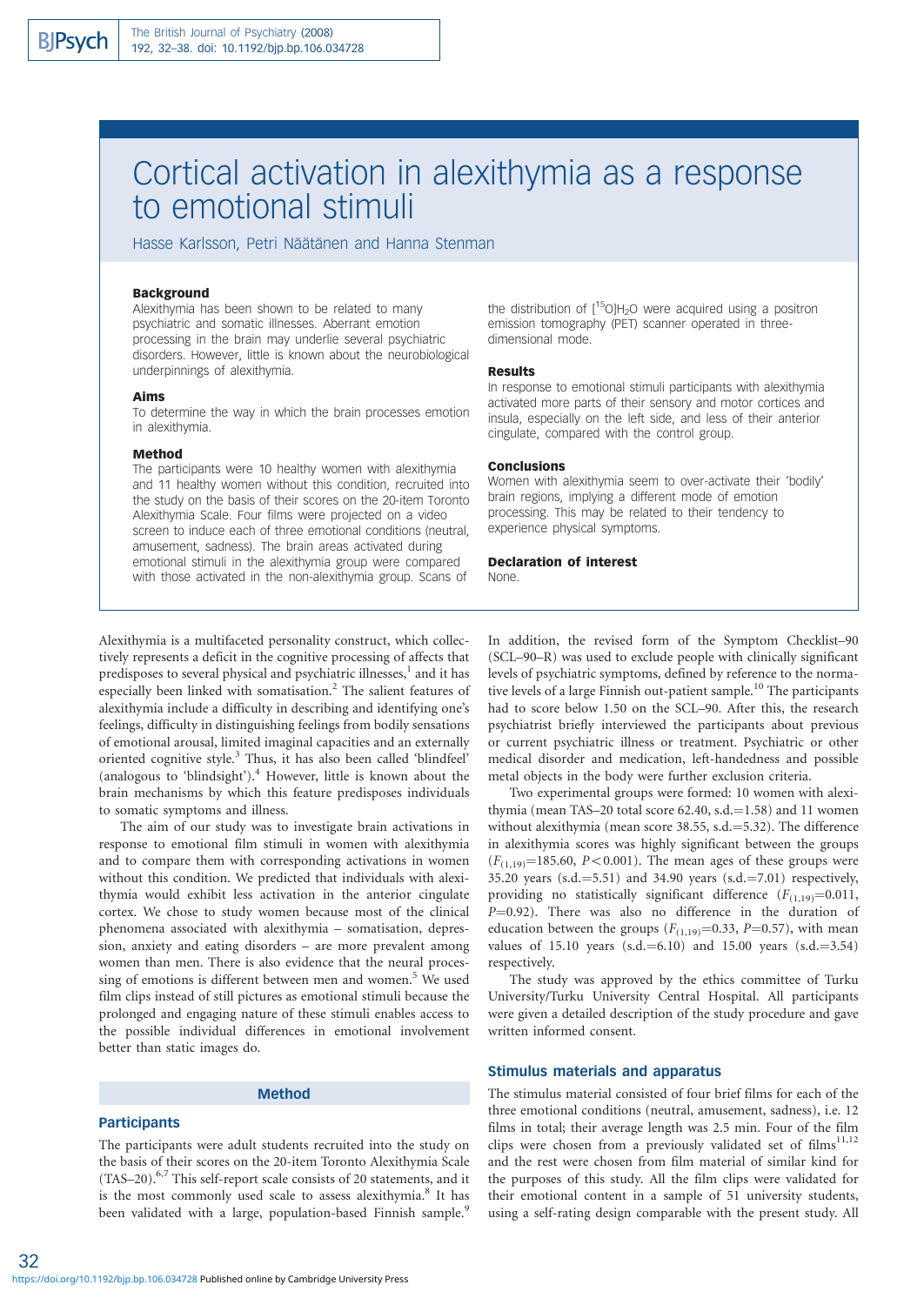the films are described in an earlier paper.<sup>13</sup> The neutral films were chosen from an assortment of professional video material with the aim of minimising emotional content and maximising similarity with the emotional films in terms of basic sensory properties, i.e. they contained movement (such as people walking in the park), natural colours (outside and inside scenes) and music, as did the emotional films. The films were projected onto a video screen, which was placed at a distance of 2 m from the participant in such a position that it allowed comfortable viewing by the person while reposing in a supine position in the positron emission tomography (PET) scanner.

## Subjective emotional ratings

Measurement of the intensity of the emotional experience

To achieve self-ratings of emotions that were as reliable as possible, we paid special attention to the measurement of the intensity of emotional experience. Therefore, all the emotional self-ratings of the study (mood before the experiment and emotional ratings after the films) were done using Borg's Category Ratio scale, $14,15$ which is an instrument for the measurement of experiential intensity with validated verbal anchors throughout it. The range of the scale is from 0 (not at all) to 10 (extreme intensity), and there are detailed standard instructions for the rating procedure. There is also a standard procedure for practising the rating and for assessing the participant's ability to rate with the scale. This was done with stimulus material consisting of varying degrees (10% to 90%) of blackness according to the Natural Colour System used as the Swedish standard for colour.<sup>16,17</sup> The participants made 18 ratings of blackness, and ratings in the range of 2 s.d. of the normative sample were accepted as verification that they were able to use the scale correctly.

### Mood before the experiment

To exclude the possible effect of mood on emotional ratings, the mood state of all participants was controlled before the experiment with 18 mood items, which were chosen on the basis of studies on mood structure.<sup>18,19</sup> Two types of positive and negative affect words were chosen: ones with more and ones with fewer arousal components. The chosen dimensions were active positive affect (humorous, active, excited, energetic), passive positive affect (relaxed, serene, happy, joyful), active negative affect (anxious, fearful, angry, disgusted) and passive negative affect (depressed, sad, dull, passive). Because these dimensions are consistent findings in previous empirical studies<sup>20,21</sup> we did not validate these scales before the study. However, the scales seemed to work well enough for the purposes of our study, as the Cronbach alpha values for the four scales were 0.84, 0.83, 0.83 and 0.65 respectively. The values for total positive and negative affect were  $\alpha$ =0.92 and  $\alpha$ =0.86 respectively. In addition, interest and boredom were elicited with single items.

#### Self-ratings of emotions after the films

To assess the possible differences in emotional involvement and attention during the films, after viewing each film the participants rated the target emotional states (amusement, sadness) and five covariate emotional states (interest, fear, anger, disgust and joy). These covariate emotional states were chosen to cover all the basic emotions, the properties of which are described by Frijda et al.<sup>22</sup> The basic emotions (or their near derivatives) are the most probable covariate emotions in all kinds of emotional films. In addition, in order to catch the emotional involvement in more than just one experiential dimension, three modalities of emotional state were

rated: core relational theme, action readiness and feeling.<sup>19,22,23</sup> The results for target emotional states and interest are reported in this study, but the ratings of the other covariate emotions were also checked to ensure that the films actually evoked the target emotions. The items for amusement were 'Humorous or funny things happened' (core relational theme), 'I wanted to smile or laugh' (action readiness) and 'I felt amused' (feeling). The items for sadness were 'Something important was lost' (core relational theme), 'I wanted to comfort' (action readiness) and 'I felt sad' (feeling). The items for interest were respectively 'Something important happened', 'I wanted to pay attention and understand' and 'I was interested'. These items and items for the covariate emotions were chosen from the previous studies.<sup>22,23</sup> The interest dimensions were chosen especially for attention control during the films. The Cronbach  $\alpha$  values for these scales across the target films were 0.97 for sadness, 0.92 for amusement, 0.95 for interest in sadness films, and 0.80 for interest in amusement films.

## Image acquisition

For PET scanning, head fixation was done using a commercial head holder (General Electric, Milwaukee, Wisconsin, USA). The position of the head was secured with two beams of laser light and landmarks on the skin. Scans of the distribution of [<sup>15</sup>O]H<sub>2</sub>O were acquired using a whole-body PET scanner (GE Advance, General Electric) operated in three-dimensional mode with 4.25 mm axial resolution and 2 mm coronal and sagittal resolution, providing 35 slices covering the whole brain. A transmission scan for attenuation correction was performed with tworod sources filled originally with 400 MBq radioactivity ( 68Ge/68Ga). The films started to run 30 s before a 10 ml bolus of  $\left[{}^{15}O\right]H_2O$  (300 MBq) was injected into the left antecubital vein. Emission data acquisition was started when the true coincidence rate exceeded 15 kilocounts per second.

## Procedure

After being informed about the experimental procedure and giving written consent, participants were instructed how to rate the intensity of their emotional experience, and the 'blackness' test was performed both as practice and as a check. After adequate performance on this test, the participants rated their current mood on the scale. Before viewing the films, the participants were instructed to rate their emotional state with regard to certain thoughts (core relational themes), urges (action readiness) and feelings evoked by the films as honestly as possible. The items on these dimensions of emotional experience were projected one by one on the screen immediately after each film clip, and the participants verbally reported their score on the Category Ratio 10-point scale for each item aloud. A copy of the scale was positioned beside the screen to allow the participants to have a constant view of the scoring options. The rating procedure lasted 1.5 min on average. Because of technical limitations the order of the films was random but fixed, i.e. the design was pseudorandom. After the experiment, participants were given an opportunity to ask questions about the study.

## Data analysis

#### **Software**

For image realignment, normalisation and smoothing, and for creating statistical maps of the significant changes in regional cerebral blood flow, we used the Statistical Parametric Mapping software (SPM2; Wellcome Department of Cognitive Neurology, Institute of Neurology, University College London, UK) with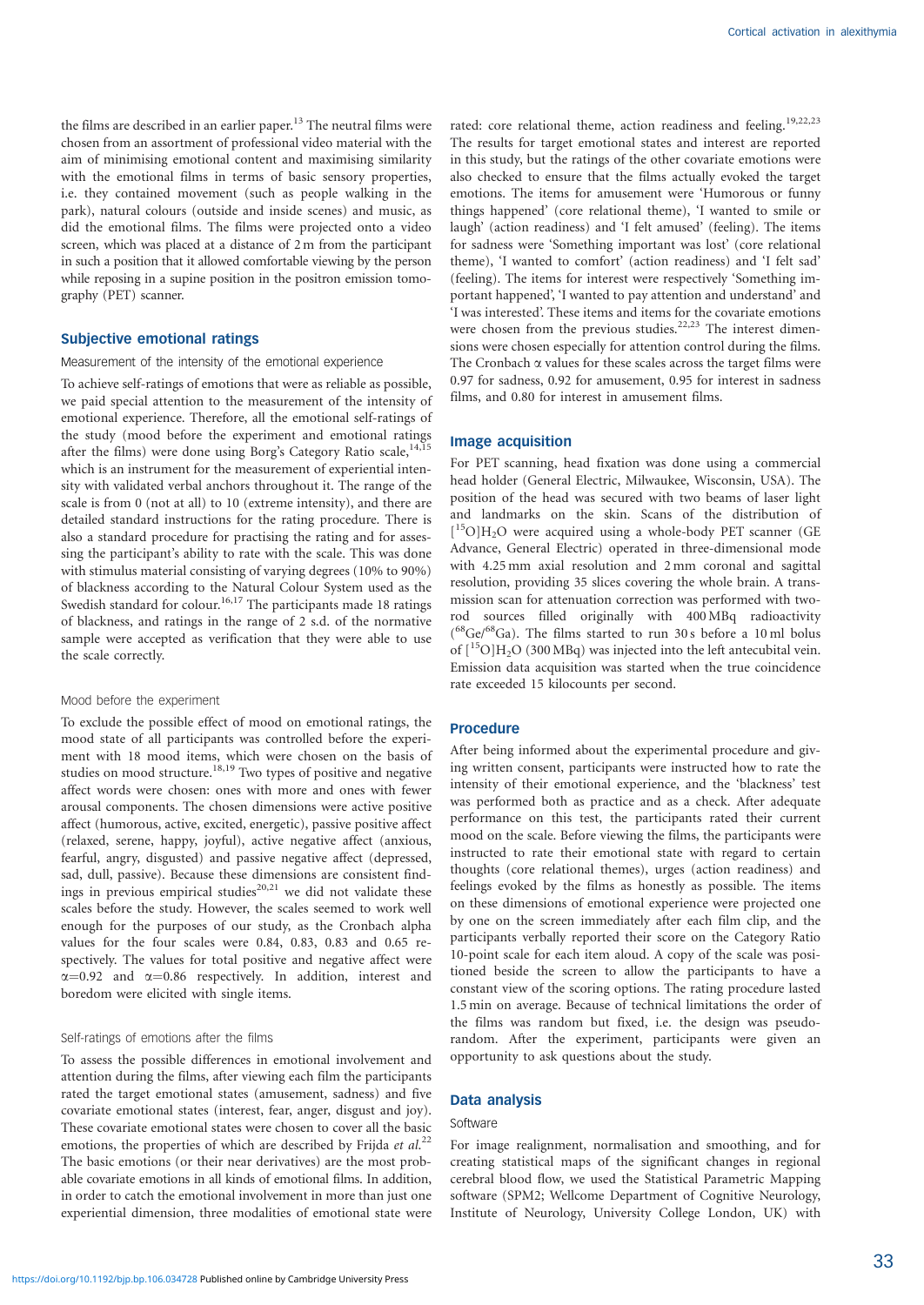Matlab version 6.1 (The MathWorks, Natick, Massachusetts, USA). The subjective emotional rating data were analysed with the Statistical Procedures for the Social Sciences software version 12.0.1 for Windows.

#### Image preprocessing

Before image preprocessing, the origin of each image was set manually to anterior commissure, and the anterior–posterior commissure line was checked to be horizontal. For motion correction, the second neutral image was chosen as a reference image to determine the rigid body transformation parameters, and the reslice interpolation method was fourth-degree B-spline. For spatial normalisation the non-weighted mean image of the realigned images was used as a source image and the non-weighted standard template as a template image. A total of 16 iterations of global non-linear warping were done with a 25 mm cut-off threshold for three-dimensional discrete cosine transform basis functions and with medium regularisation. The normalised images were smoothed using 12 mm full-width at half-maximum Gaussian filter.

## Statistical treatment of PET data

To detect possible differences in brain responses to the emotional stimuli between the groups, a multistaged random effects model with a balanced design was used as the general approach.<sup>24</sup> In the first stage, a multiple-subject, subject-separable general linear model with three conditions (neutral, amusement, sadness) was fitted, after which amusement–neutral and sadness–neutral contrast images for each participant were produced. The global cerebral blood flow effects were controlled with analysis of covariance (ANCOVA) by participant, and the mean global value was set to 50 ml/min per dl. Because of the pseudo-random experimental design, the linear effect based on the order of the films was also controlled as a nuisance variable with a subject-separable ANCOVA model. In the second stage, the contrast images of each condition were fed to the independent samples t-test, and the possible group differences were modelled in both directions, i.e. the contrast images of the alexithymia group were subtracted from the images of the control group and vice versa. The explorative whole-head model was fitted first, followed by the analyses of the medial prefrontal cortex, anterior cingulate gyrus, subcallosal cingulate cortex, amygdala and basal ganglia, including putamen and globus pallidus, but omitting the nucleus caudatus. The explicit mask images for these areas were generated with the MRIcro software<sup>25</sup> by an experienced neurologist. The rationale for choosing these areas was based on a meta-analysis of emotional activations in PET and functional magnetic resonance imaging (fMRI) studies.<sup>26</sup> All analyses were first performed separately for each condition (amusement, sadness). After checking for valence-specific effects, the conditions were combined into a general emotionprocessing condition. Because this combined condition included one paired measure per individual, violating the independence assumptions behind the independent samples t-test, the repeated measures and non-sphericity corrections supplied by SPM2 were applied in these analyses. The group differences in this combined condition are analogous to the main between-participant effect in repeated-measures analysis of variance (ANOVA). All coordinates of the supra-threshold clusters or peaks obtained were transformed from the Montreal Neurological Institute (MNI) space to the Talairach and Tournoux stereotaxic space.

### Choice of statistical thresholds

Two types of possible group differences were searched for with the explorative whole-head analyses. First, we searched the specific

peak activity differences by setting the height threshold high (corrected 0.05, false discovery rate) and the extent threshold low (uncorrected 0.05). Second, we also searched larger unspecific cluster activation differences by setting the height threshold low (uncorrected 0.05) and extent threshold high (corrected 0.05, false discovery rate). This was done because the emotional films are complex and multimodal stimuli which may activate large brain areas rather than specific regions.<sup>26</sup> In region of interest analyses the height and extent of the statistical thresholds were set to 0.001 voxels and 7 voxels respectively, uncorrected. These thresholds have been previously used in a similar analysis.<sup>27</sup>

## Subjective emotional ratings

Mood. The possible differences of mood between the alexithymia and control groups before the experiment were checked with one-way ANOVAs for each mood separately.

Target emotions. The possible differences in emotional ratings after the films were checked with  $3 \times 3 \times 2$  repeated-measures ANOVAs. Each emotion (amusement, sadness, interest) was analysed separately. The 'within' factor consisted of the three mean emotional ratings (core relational theme, action readiness, feeling) in each emotion film category (neutral, amusement, sadness) and the 'between' factor consisted of the experimental groups (alexithymia, control). The within effect served as a manipulation check and the within–between interactions revealed the possible group differences. Special contrast (simple) was designed in such a way that the mean ratings of emotional components in the neutral films served as a reference against which the corresponding mean ratings of the amusement and sadness films were compared separately. This design is analogous to the subtraction approach of SPM modelling in that emotional responsiveness is modelled as incremental activity over neutral stimuli. The formation of contrast images follows the subtraction  $logic<sub>1</sub><sup>28</sup>$  and the analyses of the experiential emotional activations during the experiment are thus parallel to the analyses of the concomitant regional cerebral blood flow activations during the experiment. In addition, both total emotion (the mean of the three emotional components) and each modality in turn were checked for this contrast.

#### Covariate emotions

Similar analyses to those described above were applied to the covariate emotions. In addition, to check whether the intended target emotional ratings (i.e. the emotional components of amusement or sadness) were the highest in the corresponding films, and whether the groups differed in covariate ratings,  $3 \times 7 \times 2$  repeated-measures ANOVAs were conducted for ratings in amusement and sadness films separately. The 'within' factor consisted of the three mean emotional ratings (core relational theme, action readiness, feeling) of each emotion and simple contrast was designed in such a way that the target emotional ratings served as a reference block against which the other emotional rating blocks were compared separately.

## **Results**

## Mood before the experiment

There was no statistically significant group difference in mood before the experiment. However, the group effects on boredom (alexithymia 1.80 v. non-alexithymia 0.73;  $F_{(1,19)} = 4.12$ ,  $P = 0.06$ )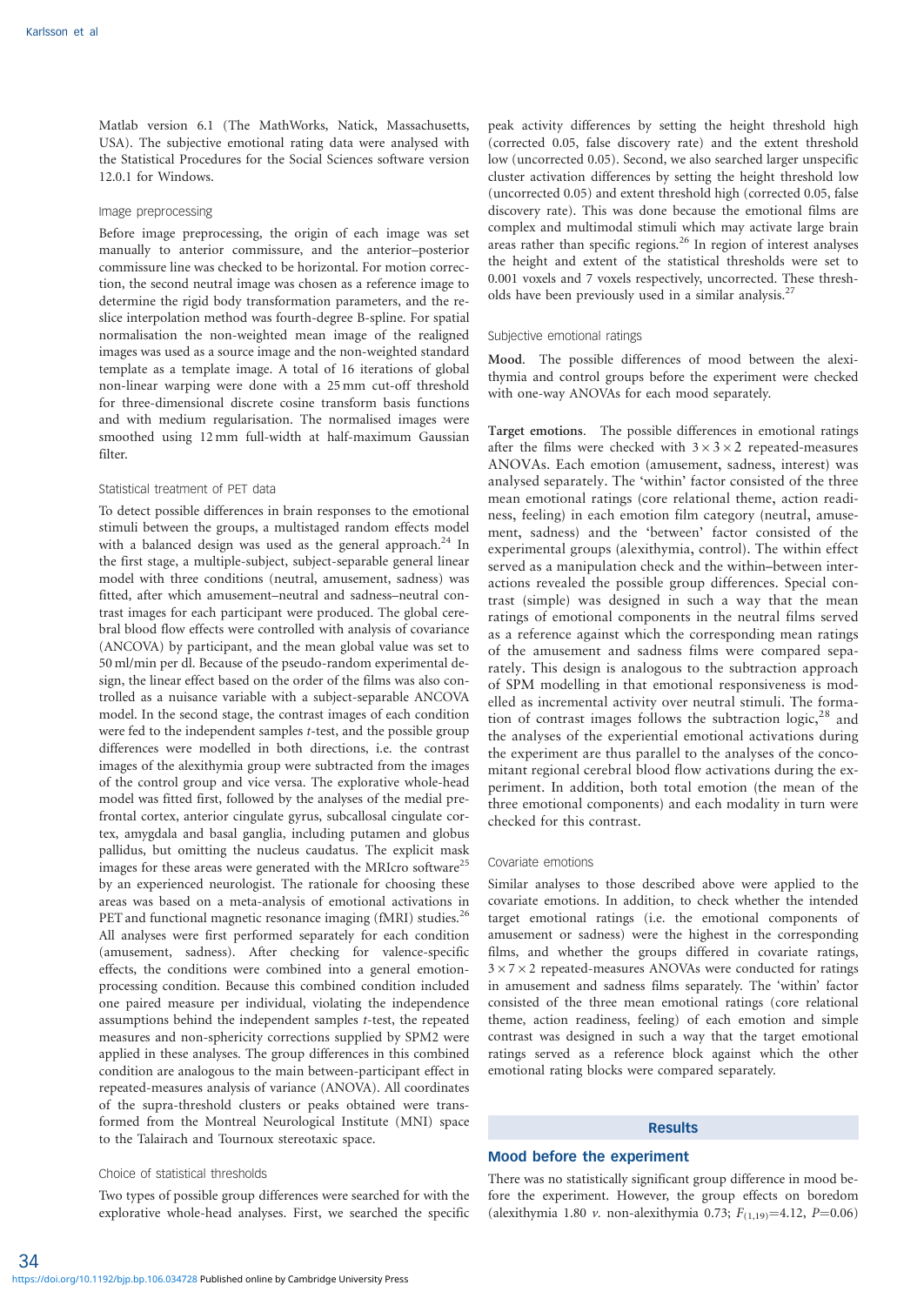and interest (alexithymia 8.50 v. non-alexithymia 7.36,  $F_{(1,19)} =$ 2.52,  $P=0.12$ ) approached significance. Thus there was some ambivalence in the ratings made by the participants with alexithymia: while reporting high interest these women also tended to report more intensive boredom compared with the nonalexithymia group. However, the intensity level of this boredom rating was still low (1.80), equivalent to 'very weak–weak' verbal intensity descriptions in the Category Ratio scale. In any case, the differences between the groups in mood were so small that they are unlikely to explain the results of the experiment.

## Self-ratings of emotions after the films

## Target emotions

Self-ratings of amusement on the three emotional modalities increased after the amusement films  $(F_{(1,19)}=55.69, P<0.001)$  and there was no significant self-rating  $\times$  group interaction on either the total scale of amusement or any of its components, the highest F being 0.94,  $P=0.36$ . Similarly, the self-ratings of sadness increased after the sadness films  $(F_{(1,19)}=119.25, P<0.001)$  and there was no significant self-rating  $\times$  group interaction, the highest F being 1.96,  $P=0.18$ . Also, the self-ratings of interest increased after both the amusement and the sadness films:  $F_{(1,19)} = 11.70$ ,  $P < 0.01$  and  $F_{(1,19)} = 68.67$ ,  $P < 0.001$  respectively. There was no statistically significant self-rating  $\times$  group interaction on interest or its components, the highest  $F$  being 1.79,  $P=0.20$ .

#### Covariate emotions

Both emotional film types evoked higher covariate emotional ratings than neutral films, except the fear ratings after amusement films (no effect) and joy ratings after sadness films (lower effect). However, when compared with the target emotional ratings, each covariate emotional rating was lower, the lowest  $F_{(1,20)}$  being 9.68,  $P=0.006$ . There were some differences between the alexithymia and non-alexithymia groups in covariate emotional ratings: participants in the alexithymia group rated more intensive anger components after humorous films  $(F_{(1,19)}=4.84, P<0.05)$ , and their ratings of threat (core relational theme of fear) were relatively higher in neutral films compared with humorous films  $(F<sub>(1,19)</sub>=6.29, P<0.05)$ . Those in the alexithymia group also rated more intensive disgust components after sadness films  $(F_{(1,19)}=$ 6.15,  $P < 0.05$ ); in particular the action readiness component of disgust (shivering) was higher than other components  $(F_{(1,19)}=$ 6.06,  $P<0.05$ ).

To sum up, the emotional experiences of amusement, sadness and interest varied according to the intended emotional inductions throughout the experiment for all participants, and there was no group difference in this variation. However, films induced also lower levels of covariate emotions and the groups differed in these ratings. Compared with the non-alexithymia group, participants with alexithymia reported more anger after amusement films and more disgust (especially its action readiness component) after sadness films. They also gave a relatively high rating to the threat component after neutral films.

#### Differences in cerebral blood flow between groups

#### Valence-specific effects

All analyses were first performed on both types of contrast images (amusement–neutral, sadness–neutral) separately. No specific peak activity difference was found for the groups. However, differences in large cluster activation emerged for the groups in both amusement and sadness conditions. Because there was no difference in cluster locations between amusement and sadness, the conditions were combined and these results are reported as a whole in the next section under the label of emotional processing.

#### Differences in emotional processing

Whole-brain exploration. Differences in large cluster activations emerged between the groups in both directions. During the combined emotional films, the alexithymia group had lower activation in large parts of the occipital and posterior lobes in comparison with the non-alexithymia group, forming two clusters, one for each hemisphere (Fig. 1). The three peak activations for each cluster are presented in Table 1. There were also two large higheractivation clusters for the alexithymia group, located mainly in the middle and left-side parts of the brain (Fig. 2). The three peak activations for each cluster are presented in Table 2.

Region of interest analyses. There was one significant difference in peak activation in the right anterior cingulate gyrus (Fig. 3, Table 1) and one nearly significant difference in the left superior frontal/middle frontal gyrus (Fig. 4, Table 1). In both of these areas activations were lower in the alexithymia group compared with the non-alexithymia group.

## **Discussion**

The main finding of this study is that, despite the similarly experienced intensity of the central components of emotion, the brains of the women with alexithymia processed emotion-eliciting stimuli differently from the brains of those in the non-alexithymia group. The motor and somatosensory areas were activated to a greater extent, and the anterior cingulate cortex to a lesser extent, in the alexithymia group. This could be related to the tendency of people with alexithymia to experience bodily sensations in an emotion-provoking situation. These findings also correspond to the areas involved in interoception, that is, the 'feeling' of the body state. According to Craig,<sup>29</sup> this afferent path represents the physiological condition of all tissues in the body. This includes both distinct sensations engendered in the interoceptive and anterior insular cortex as well as affective motivations engendered in the anterior cingulate cortex. It seems that there is a disruption of these functions in alexithymia, and that this phenomenon may, in the long run, lead to the tendency of individuals with this condition to develop 'psychosomatic' symptoms.

According to a hypothesis by Lane et al,<sup>4</sup> environmental events trigger an emotional response that is associated with an impoverished conscious experience of emotion in individuals with alexithymia. Instead, these individuals manifest behavioural and autonomic responses, including probably a heightened awareness of bodily sensations. This theory of alexithymia suggests that people with this condition exhibit less activation in the anterior cingulate cortex, an area known to have a role in the capacity to experience emotion in a differentiated and complex way, $30$  and this assumption has indeed been supported by two previous imaging studies.<sup>27,31</sup> Our study also confirms this finding. However, the mechanism of one of the two other features of alexithymia, namely the tendency to perceive bodily ('psychosomatic') sensations instead of emotions, has not been previously demonstrated in an imaging study.

Compared with people with alexithymia, those without this condition will activate their visual pathways to a greater extent. In a meta-analysis<sup>26</sup> of emotion processing among healthy individuals, combining the results of 55 PET and fMRI studies, the authors demonstrated that the occipital cortex (mainly Brodmann areas 18 and 19) is activated by visual induction. It has been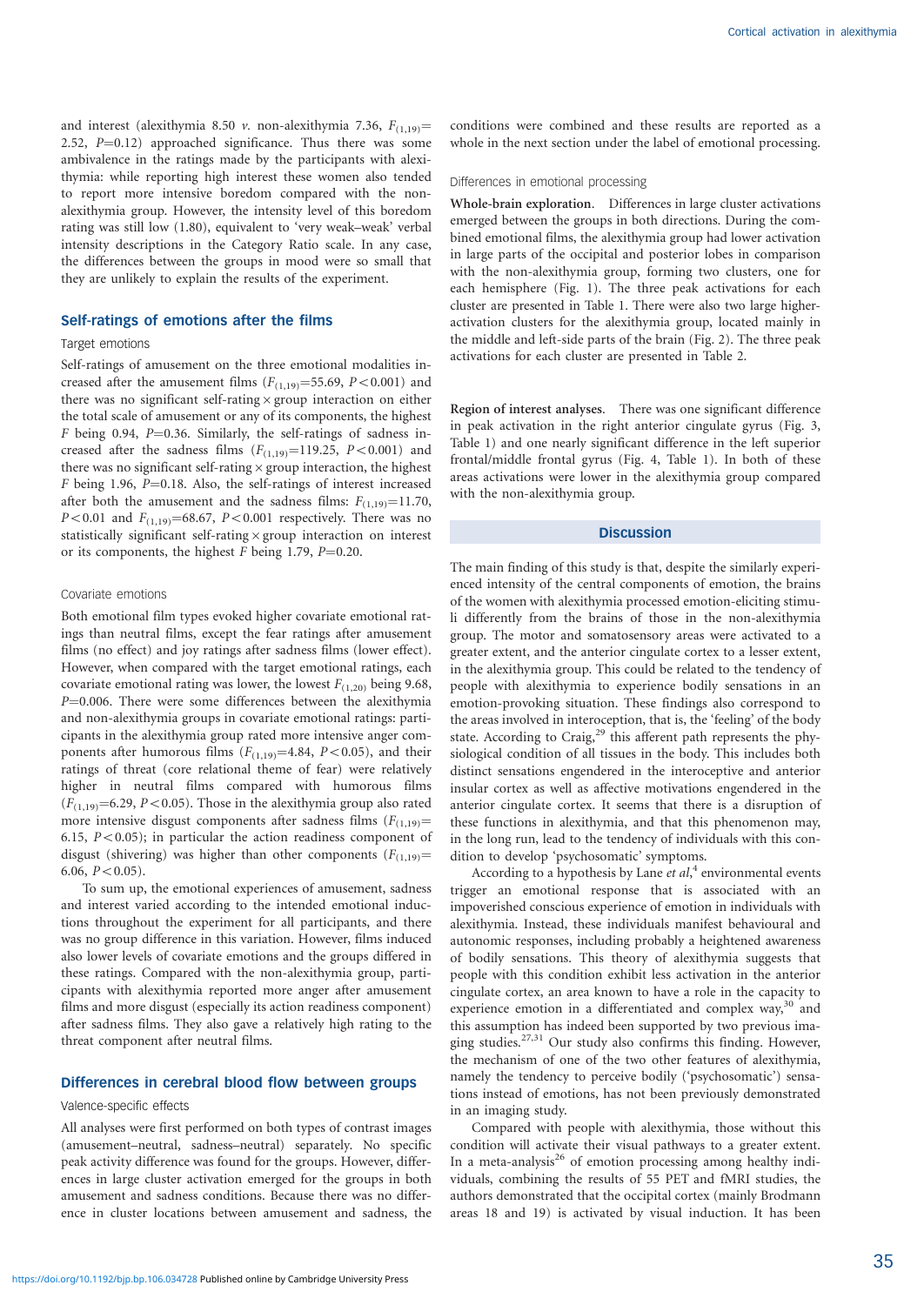

Fig. 1 Brain areas exhibiting less activation in the participants with alexithymia.

| Brain regions showing lesser activation in alexithymia<br>Table 1                                                                     |                                                                            |                                           |       |       |                            |      |  |  |  |  |  |
|---------------------------------------------------------------------------------------------------------------------------------------|----------------------------------------------------------------------------|-------------------------------------------|-------|-------|----------------------------|------|--|--|--|--|--|
|                                                                                                                                       |                                                                            | <b>Talairach and Tournoux coordinates</b> |       |       |                            |      |  |  |  |  |  |
| <b>Cluster size</b>                                                                                                                   | <b>Brain region</b>                                                        | $\boldsymbol{X}$                          | y     | Z     | $t_{\rm max}$ <sup>a</sup> | Z    |  |  |  |  |  |
| Whole brain exploratory analyses                                                                                                      |                                                                            |                                           |       |       |                            |      |  |  |  |  |  |
| 2903                                                                                                                                  | Right posterior lobe, cuneus                                               | 24                                        | $-79$ | 13    | $4.94*^{b}$                | 4.34 |  |  |  |  |  |
|                                                                                                                                       | Right posterior lobe, uvula                                                | 30                                        | $-83$ | 23    | $4.60*^{b}$                | 4.10 |  |  |  |  |  |
|                                                                                                                                       | Right occipital lobe, cuneus (BA19/18)                                     | 18                                        | $-96$ | 23    | $4.38*^{b}$                | 3.93 |  |  |  |  |  |
| 3502                                                                                                                                  | Left occipital lobe, cuneus (BA18)                                         | $-16$                                     | $-96$ | 18    | $4.77*^{b}$                | 4.22 |  |  |  |  |  |
|                                                                                                                                       | Left occipital lobe, fusiform gyrus (BA18)                                 | $-22$                                     | $-90$ | $-17$ | $4.65*^{b}$                | 4.13 |  |  |  |  |  |
|                                                                                                                                       | Left occipital lobe, middle occipital gyrus (BA19)                         | $-36$                                     | $-93$ | 14    | $4.55*^{b}$                | 4.06 |  |  |  |  |  |
| Region of interest analyses                                                                                                           |                                                                            |                                           |       |       |                            |      |  |  |  |  |  |
| 20                                                                                                                                    | Right limbic lobe, anterior cingulate                                      | 14                                        | 30    | 26    | 4.54                       | 4.05 |  |  |  |  |  |
| 35                                                                                                                                    | Left frontal lobe, superior frontal gyrus (BA8)/middle frontal gyrus (BA6) | $-32$                                     | 22    | 54    | 4.27                       | 3.85 |  |  |  |  |  |
| BA, Brodmann area.<br>a. $d.f.=40$ .<br>b. Corrected (family-wise error rate).<br>c. Corrected (false discovery rate).<br>$*P<0.05$ . |                                                                            |                                           |       |       |                            |      |  |  |  |  |  |

proposed that the occipital cortex is involved in the processing of visually relevant, complex emotional stimuli.<sup>32</sup> These activations of the visual cortex are also independent of the type of emotion. This is fully in accordance with our results, which showed that people in the non-alexithymia group activated to a greater extent than the alexithymia group large dorsal areas, including the cuneus, uvula and fusiform gyrus, in response to emotional films.

There was also distinct left-sided lateralisation visible in the brain activation of the alexithymia group. According to the older theories of emotion, the left hemisphere is specialised in cognitive processing and the right hemisphere in the processing of emotion. However, in a meta-analysis of healthy people,<sup>33</sup> the authors found no support for the hypothesis of overall right lateralisation of emotion processing. It could be that the normal balance between the hemispheres is lost in alexithymia, and that individuals with this condition thus exhibit relatively more left-sided activations. Some evidence in favour of this view exists. Several studies have suggested left hemisphere dominance in participants

with alexithymia.<sup>34–36</sup> Deficits in the perception of emotion have also been found in people with right hemisphere damage.<sup>37,38</sup>

One of the reasons for our results being to some extent different from the previous imaging studies could be that we used film clips instead of pictures. Because films create a more prolonged and engaging emotional response, they may simulate real-life emotional situations better than static pictures do. There are also several limitations to our study, including its small sample size, with exclusively female participants, and the use of a self-report measure to assess alexithymia. Our results should be replicated with other methods of assessment of alexithymia, including structured interviews such as the recently developed Toronto Structured Interview for Alexithymia,39 or reliable projective methods such as the Levels of Emotional Awareness Scale, $40$  and possibly a larger sample.

In conclusion, our study shows that alexithymia is related both to impairment in the processing of emotions (less activation in the anterior cingulate) and to a tendency to activate brain areas relating to bodily sensations in emotion-evoking situations.

36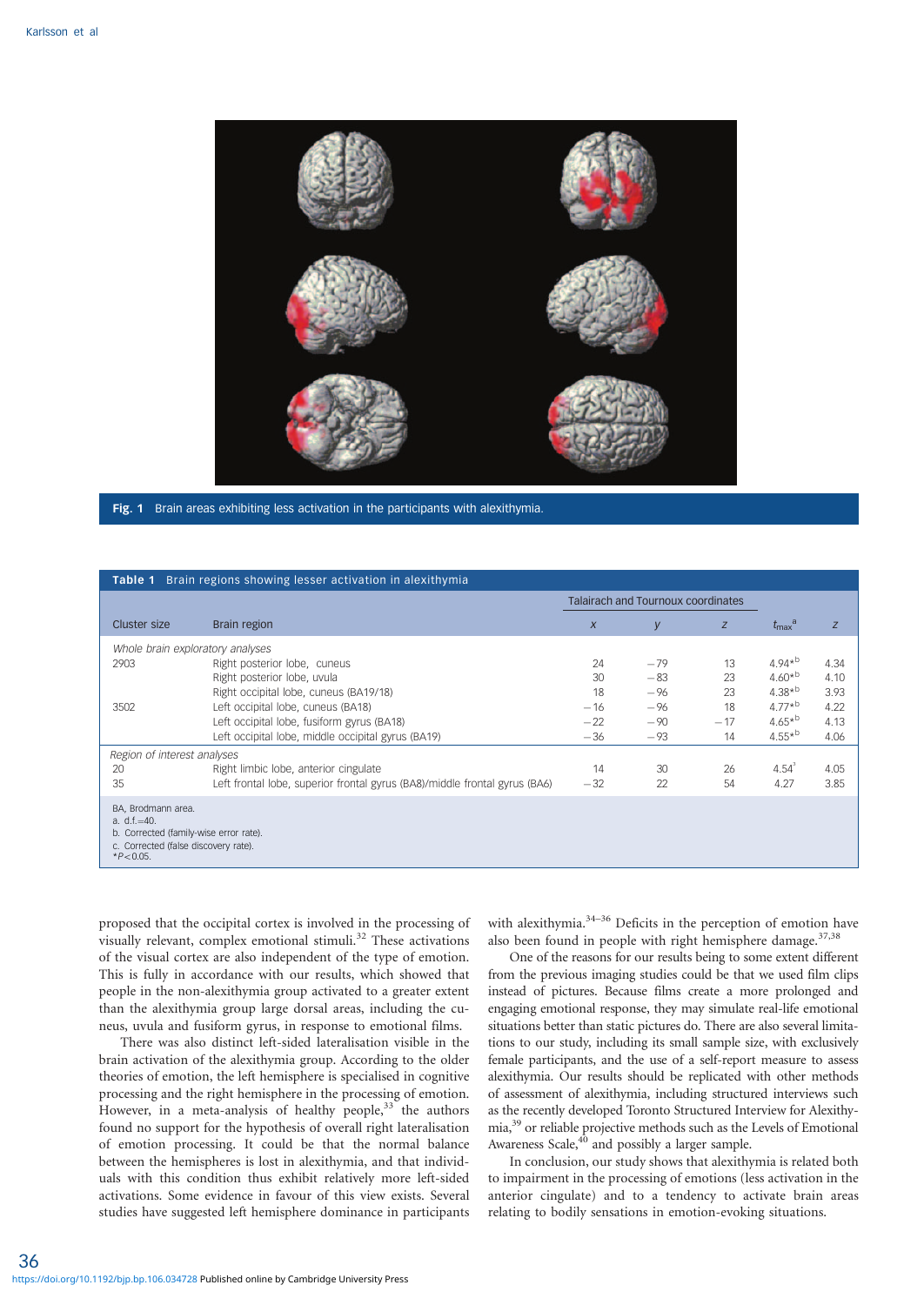

Fig. 2 Brain areas exhibiting more activation in the participants with alexithymia.

# Table 2 Brain regions showing greater activation in alexithymia (whole brain exploratory analyses)

|                                                               |                                                                                                                                    | Talairach and Tournoux coordinates |                         |                   |                               |                      |  |  |  |
|---------------------------------------------------------------|------------------------------------------------------------------------------------------------------------------------------------|------------------------------------|-------------------------|-------------------|-------------------------------|----------------------|--|--|--|
| Cluster size                                                  | Brain region                                                                                                                       | $\boldsymbol{X}$                   | $\overline{V}$          | Z                 | $t_{\rm max}$ <sup>a</sup>    |                      |  |  |  |
| $1942*$                                                       | Left frontal lobe, precentral gyrus (BA4)<br>Left sub-lobar insula (BA13)<br>Left temporal lobe, sub-gyral                         | $-57$<br>$-46$<br>$-26$            | $-19$<br>$-21$<br>$-43$ | 38<br>14<br>$-$ ' | $6.60*$<br>$4.32*$<br>$4.28*$ | 5.40<br>3.89<br>3.86 |  |  |  |
| 3502*                                                         | Right parietal lobe, precuneus (BA7)<br>Left frontal lobe, superior frontal gyrus (BA6)<br>Left frontal lobe, medial frontal gyrus | 8<br>$-12$<br>$-10$                | $-49$<br>$-12$<br>$-17$ | 60<br>65<br>56    | $4.90*$<br>$4.61*$<br>$4.32*$ | 4.31<br>4.10<br>3.89 |  |  |  |
| BA. Brodmann area.<br>a. $d.f = 40$ .<br>$*P<0.05$ corrected. |                                                                                                                                    |                                    |                         |                   |                               |                      |  |  |  |